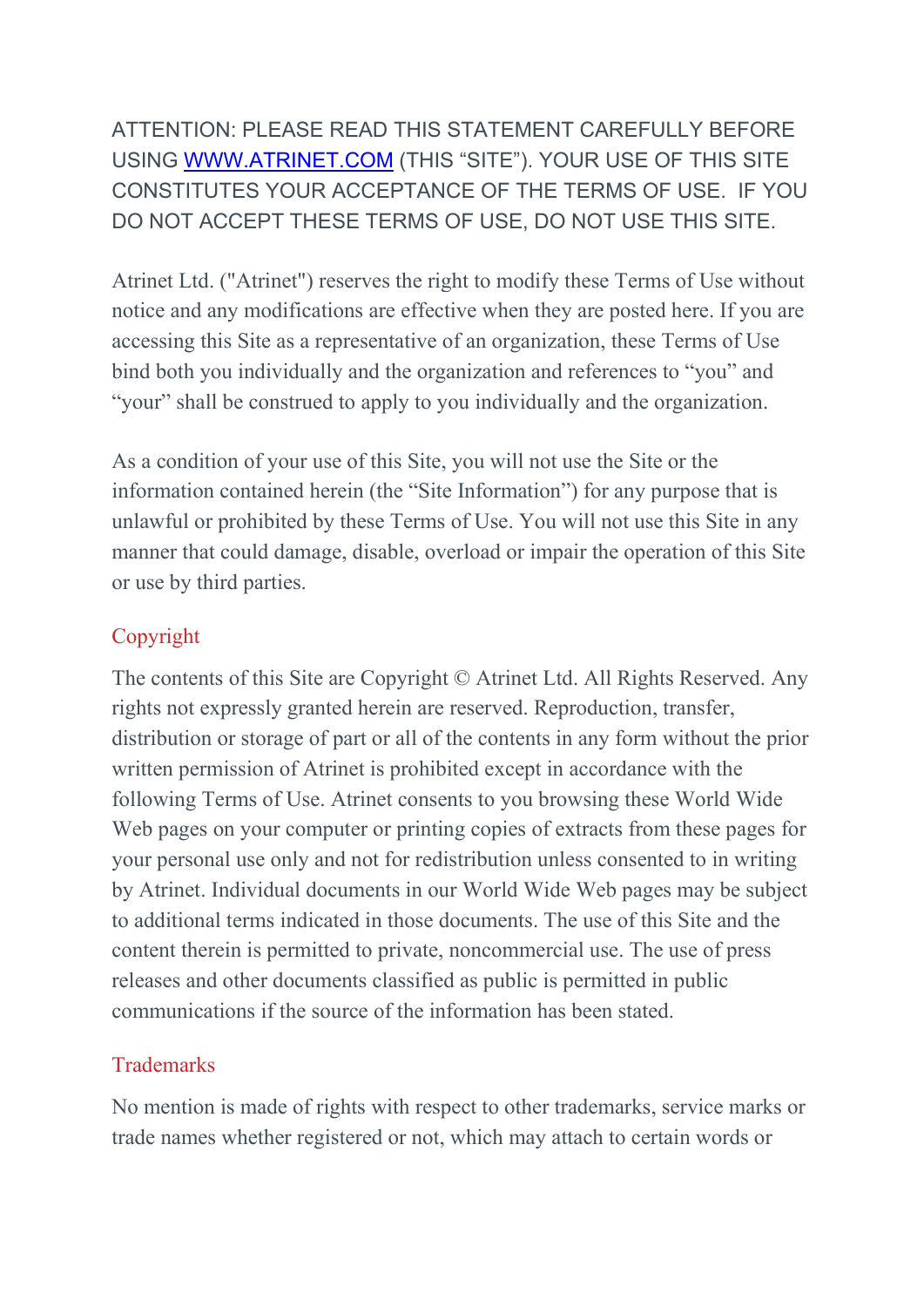signs used herein. The absence of such mention, however, in no way implies that there is no protection of these marks, trade names, words or signs.

Please note that any product, process or technology described in this Site may be the subject of other Intellectual Property Rights reserved by Atrinet or a third party. No right to use such Intellectual Property Right is granted hereunder.

# Confidential Information

Certain restricted product information is available on this Site only to licensed customers of Atrinet that are registered to receive information via passwords issued by Atrinet. This restricted information is considered confidential and proprietary information of Atrinet. If you are a registered customer or a representative of a registered customer, Atrinet authorizes you to download, copy, distribute and use the restricted information for yourself or, if applicable, only within your organization, and only for the intended purposes authorized by Atrinet. You shall not transfer your password to unauthorized parties. You will immediately notify Atrinet of any unauthorized use of your password. You are responsible for use of your password. You will not attempt to gain unauthorized access to any Site Information or area within this Site.

#### **Submissions**

Any information or material you submit to this Site by any means will be treated as non-confidential and nonproprietary and may be used by Atrinet for any purpose whatsoever, including without limitation the development and/or provision of products and services except that all personal data submitted to this Site will be used by Atrinet in accordance with its Privacy Policy.

# **No Warranties; Limitation of Liability; Indemnity**

THIS SITE AND ALL SITE INFORMATION IS PROVIDED "AS IS". ATRINET LTD. MAKES NO WARRANTIES, EXPRESSED OR IMPLIED, INCLUDING ANY IMPLIED WARRANTIES OF MERCHANTABILITY AND FITNESS FOR A PARTICULAR PURPOSE OR NON - INFRINGEMENT OF INTELLECTUAL RIGHTS.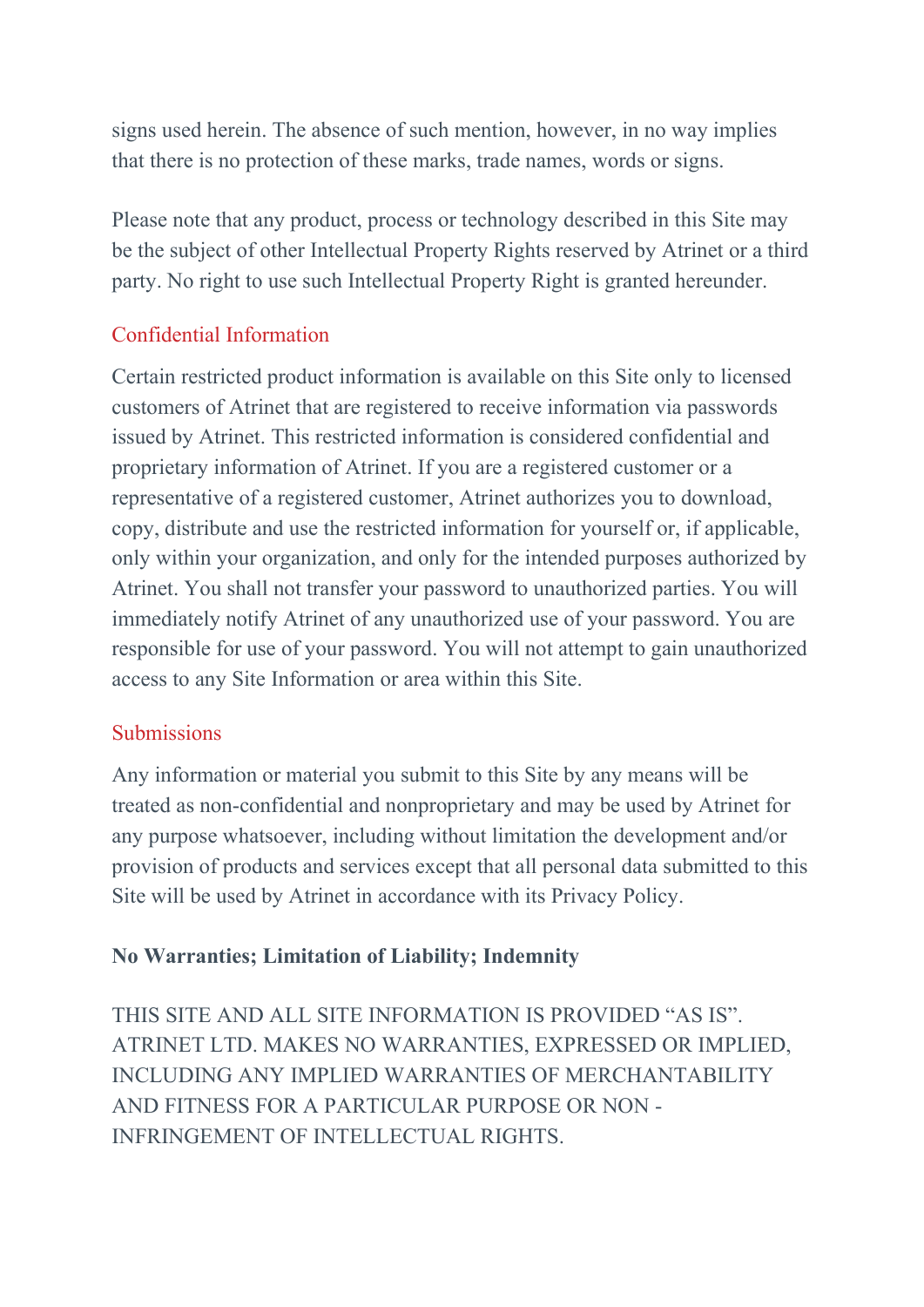# IN NO EVENT WILL ATRINET LTD OR ITS MANAGERS AND/OR OFFICERS AND/OR EMPLOYEES BE LIABLE FOR ANY INCIDENTAL CONSEQUENTIAL OR INDIRECT DAMAGES ARISING OUT OF THE USE OR INABILITY TO USE THIS SITE OR ANY SITE INFORMATION.

You agree to release, defend, indemnify and hold Atrinet harmless from and against any and all claims, liabilities, damages, losses or expenses, including reasonable attorneys' fees and costs, arising out of or in any way connected with your access to or use of this Site or any Site Information.

Atrinet makes no representations or promises to develop, provide or market any product or service discussed on this Site, and you shall not rely on the information provided or the prospect of availability of any product or service currently in development or currently anticipated to be made available in the future.

### Linking

This Site may from time to time contain links to third-party Web sites. It may also be linked with other Web sites, either with or without the consent of Atrinet. In either case, the linked (or linking) Web sites are not under the control of Atrinet and Atrinet is not responsible for the content of any linked Web site or any link contained in a linked Web site. Atrinet reserves the right to terminate any link or linking program at any time. Atrinet does not endorse companies, institutions, organizations, or products to which it links (or is linked). If you decide to access any of the third-party Web sites linked to this Site, or if you link to this Site from some other Web site, you do this entirely at your own risk. If you link to another Web site, you are leaving the Atrinet's Web site. Atrinet is not responsible for the content of any off-site pages or any pages linked to this Site.

# Export and Trade Controls

You agree not to import, export, re-export, or transfer, directly or indirectly, any part of this Site or any Site Information provided on or pursuant to this Site except in full compliance with all United States, foreign and other applicable laws and regulations.